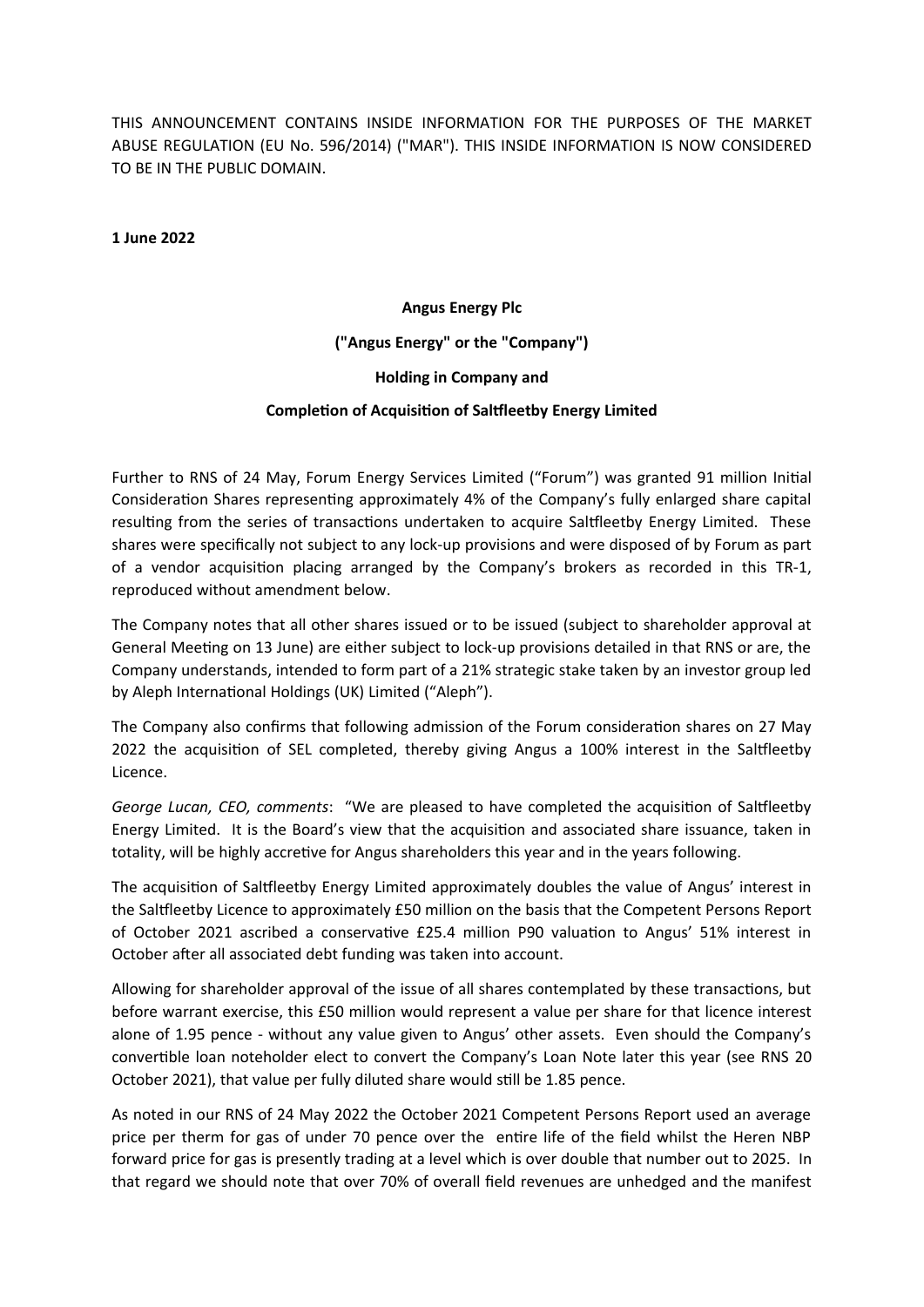benefits of this acquisition should be reviewed accordingly."

For further information on the Company, please visit www.angusenergy.co.uk or contact:

#### **Enquiries:**

| <b>Angus Energy Plc</b>                 | www.angusenergy.co.uk     |
|-----------------------------------------|---------------------------|
| George Lucan                            | Tel: +44 (0) 208 899 6380 |
| <b>Beaumont Cornish Limited (Nomad)</b> | www.beaumontcornish.com   |
| James Biddle / Roland Cornish           | Tel: +44 (0) 207 628 3396 |
| <b>WH Ireland Limited (Broker)</b>      |                           |
| Katy Mitchell / Harry Ansell            | Tel: +44 (0) 207 220 1666 |
| <b>Flagstaff PR/IR</b>                  | angus@flagstaffcomms.com  |
| Tim Thompson / Fergus Mellon            | Tel: +44 (0) 207 129 1474 |
| <b>Aleph Commodities</b>                | info@alephcommodities.com |

#### **About Angus Energy plc**

Angus Energy plc is a UK AIM quoted independent onshore Energy Transition company with a complementary portfolio of clean gas development assets, onshore geothermal projects, and legacy oil producing fields. Angus is focused on becoming a leading onshore UK diversified clean energy and energy infrastructure company. Angus Energy has a 100% interest in the Saltfleetby Gas Field (PEDL005), has an 80% interest in conventional oil production fields at Brockham (PL 235) and Lidsey (PL 241) and has a 25% interest in the Balcombe Licence (PEDL244). Angus operates all the fields in which it has a licence interest.

**Disclaimers** - this Announcement includes statements that are, or may be deemed to be, "forwardlooking statements". These forward-looking statements can be identified by the use of forwardlooking terminology, including the terms "believes", "estimates", "forecasts", "plans", "prepares", "anticipates", "projects", "expects", "intends", "may", "will", "seeks", "should" or, in each case, their negative or other variations or comparable terminology, or by discussions of strategy, plans, objectives, goals, future events or intentions. These forward-looking statements include all matters that are not historical facts. They appear in a number of places throughout this Announcement and include statements regarding the Company's and the Directors' intentions, beliefs or current expectations concerning, amongst other things, the Company's prospects, growth and strategy. By their nature, forward-looking statements involve risks and uncertainties because they relate to events and depend on circumstances that may or may not occur in the future. Forward-looking statements are not guarantees of future performance. The Company's actual performance, achievements and financial condition may differ materially from those expressed or implied by the forward-looking statements in this Announcement. In addition, even if the Company's results of operations, performance, achievements and financial condition are consistent with the forwardlooking statements in this Announcement, those results or developments may not be indicative of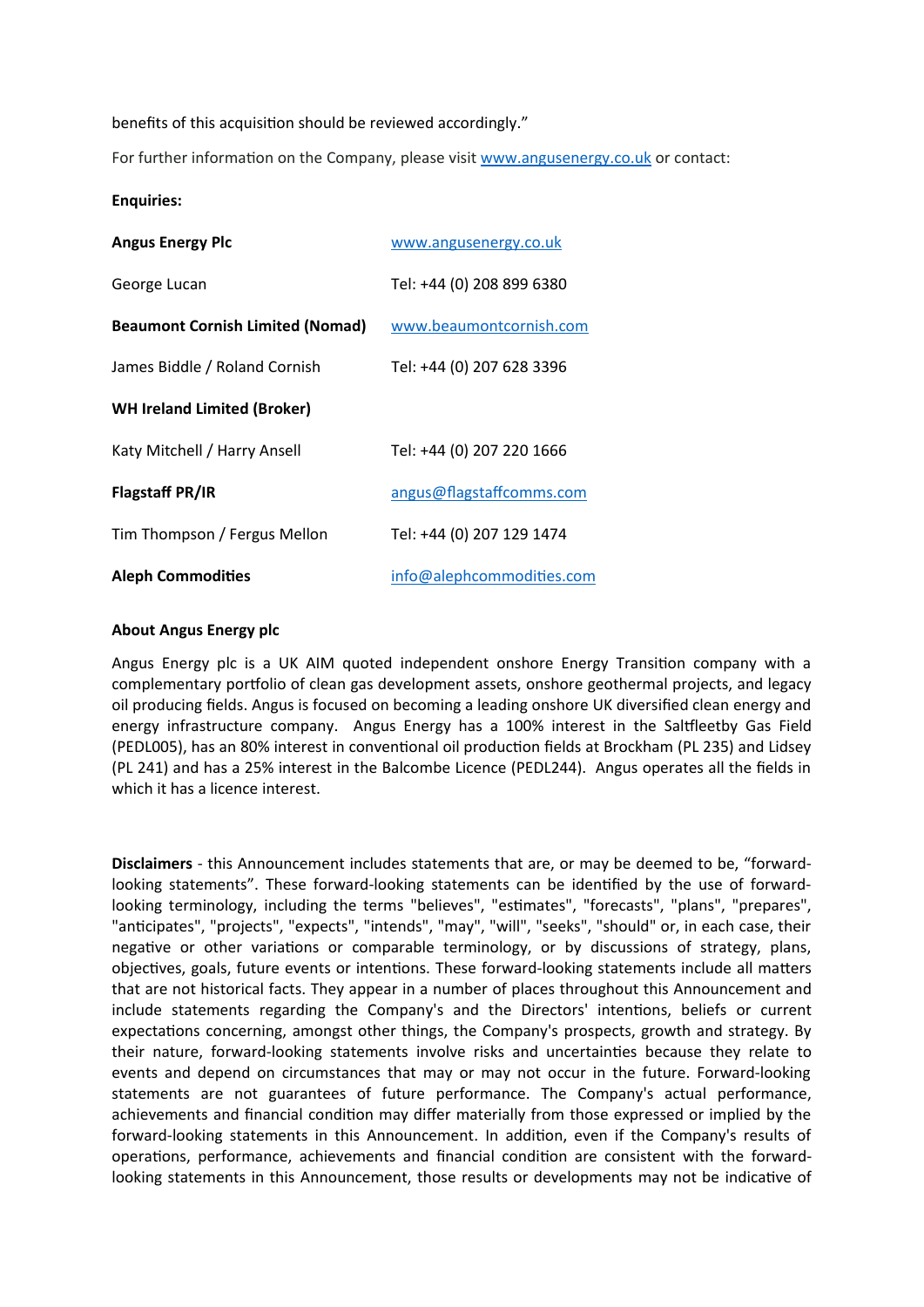results or developments in subsequent periods. Any forward-looking statements that the Company makes in this Announcement speak only as of the date of such statement and (other than in accordance with their legal or regulatory obligations) neither the Company, nor the Bookrunner nor Beaumont Cornish nor any of their respective associates, directors, officers or advisers shall be obliged to update such statements. Comparisons of results for current and any prior periods are not intended to express any future trends or indications of future performance, unless expressed as such, and should only be viewed as historical data.

Beaumont Cornish Limited, which is authorised and regulated in the United Kingdom by the Financial Conduct Authority, is acting as nominated adviser to the Company in relation to the matters referred herein. Beaumont Cornish Limited is acting exclusively for the Company and for no one else in relation to the matters described in this announcement and is not advising any other person and accordingly will not be responsible to anyone other than the Company for providing the protections afforded to clients of Beaumont Cornish Limited, or for providing advice in relation to the contents of this announcement or any matter referred to in it.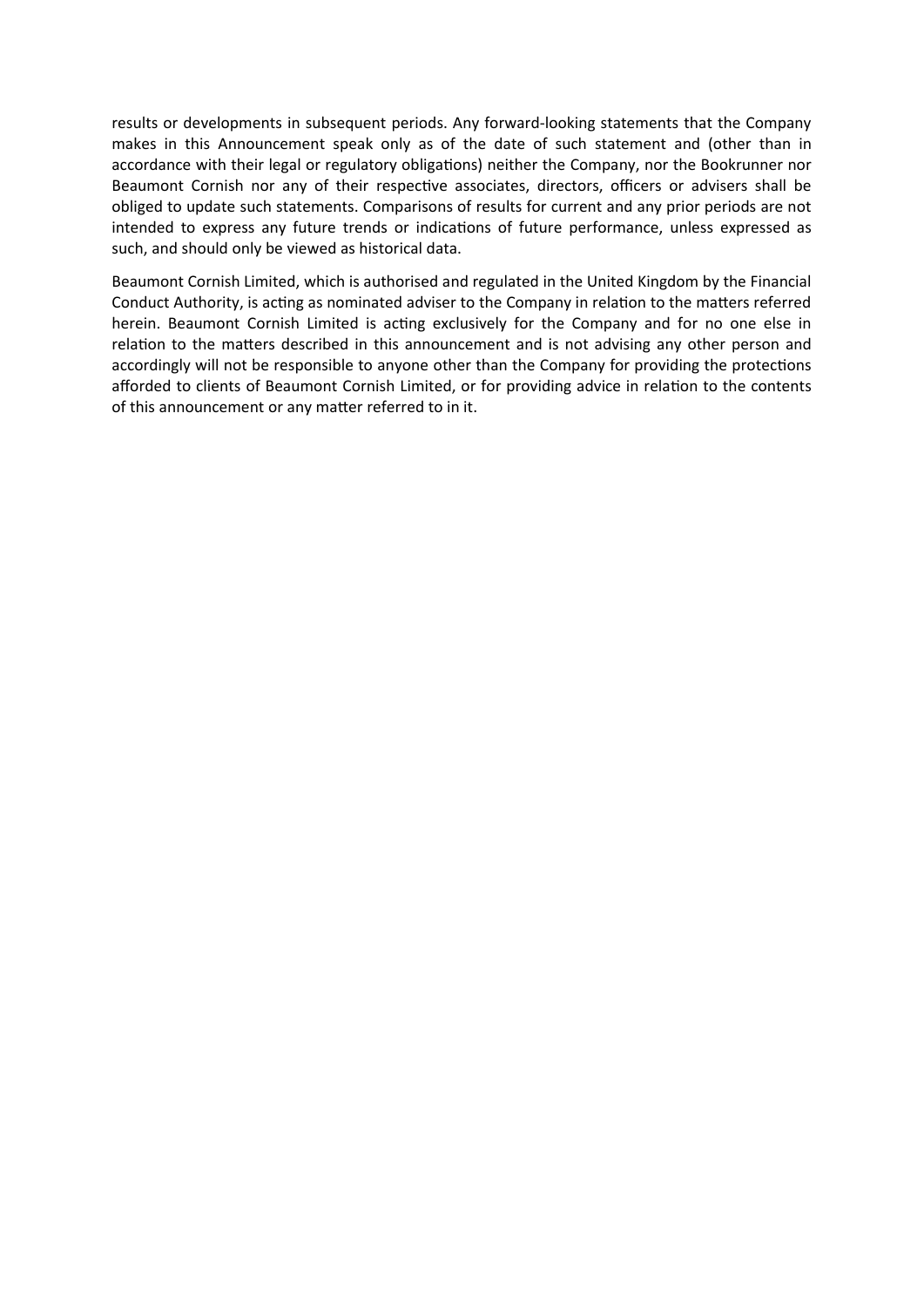# **TR-1: Standard form for notification of major holdings**

**NOTIFICATION OF MAJOR HOLDINGS** (to be sent to the relevant issuer and to the FCA in Microsoft Word format if possible)<sup>i</sup>

| attached <sup>®</sup> :                                                            | 1a. Identity of the issuer or the underlying issuer<br>of existing shares to which voting rights are |                                                                                      | Angus Energy PLC |                                     |                                                              |   |
|------------------------------------------------------------------------------------|------------------------------------------------------------------------------------------------------|--------------------------------------------------------------------------------------|------------------|-------------------------------------|--------------------------------------------------------------|---|
|                                                                                    | 1b. Please indicate if the issuer is a non-UK issuer (please mark with an "X" if appropriate)        |                                                                                      |                  |                                     |                                                              |   |
| Non-UK issuer                                                                      |                                                                                                      |                                                                                      |                  |                                     |                                                              |   |
|                                                                                    | 2. Reason for the notification (please mark the appropriate box or boxes with an "X")                |                                                                                      |                  |                                     |                                                              |   |
| An acquisition or disposal of voting rights                                        |                                                                                                      |                                                                                      |                  |                                     |                                                              | X |
|                                                                                    | An acquisition or disposal of financial instruments                                                  |                                                                                      |                  |                                     |                                                              |   |
|                                                                                    | An event changing the breakdown of voting rights                                                     |                                                                                      |                  |                                     |                                                              |   |
| Other (please specify)":                                                           |                                                                                                      |                                                                                      |                  |                                     |                                                              |   |
|                                                                                    | 3. Details of person subject to the notification obligation <sup>®</sup>                             |                                                                                      |                  |                                     |                                                              |   |
| Name                                                                               |                                                                                                      |                                                                                      |                  | Forum Energy Services Limited       |                                                              |   |
| London, England<br>City and country of registered office (if applicable)           |                                                                                                      |                                                                                      |                  |                                     |                                                              |   |
|                                                                                    | 4. Full name of shareholder(s) (if different from $3.$ ) $\check{ }$                                 |                                                                                      |                  |                                     |                                                              |   |
| Name                                                                               |                                                                                                      |                                                                                      |                  |                                     |                                                              |   |
|                                                                                    | City and country of registered office (if applicable)                                                |                                                                                      |                  |                                     |                                                              |   |
| reached <sup>v</sup> :                                                             | 5. Date on which the threshold was crossed or                                                        |                                                                                      | 31/05/2022       |                                     |                                                              |   |
|                                                                                    | 6. Date on which issuer notified (DD/MM/YYYY):                                                       |                                                                                      | 31/05/2022       |                                     |                                                              |   |
|                                                                                    | 7. Total positions of person(s) subject to the notification obligation                               |                                                                                      |                  |                                     |                                                              |   |
|                                                                                    | % of voting rights<br>attached to shares<br>(total of 8. A)                                          | % of voting rights<br>through financial<br>instruments<br>$(total of 8.B 1 + 8.B 2)$ |                  | Total of both in %<br>$(8.A + 8.B)$ | Total number of<br>voting rights of<br>issuer <sup>vii</sup> |   |
| Resulting situation<br>on the date on which<br>threshold was<br>crossed or reached | 23,91%                                                                                               | N/A                                                                                  |                  | 23.91%                              | 546,000,000                                                  |   |
| Position of previous<br>notification (if                                           | 27.89%                                                                                               |                                                                                      | N/A              | 27.89%                              |                                                              |   |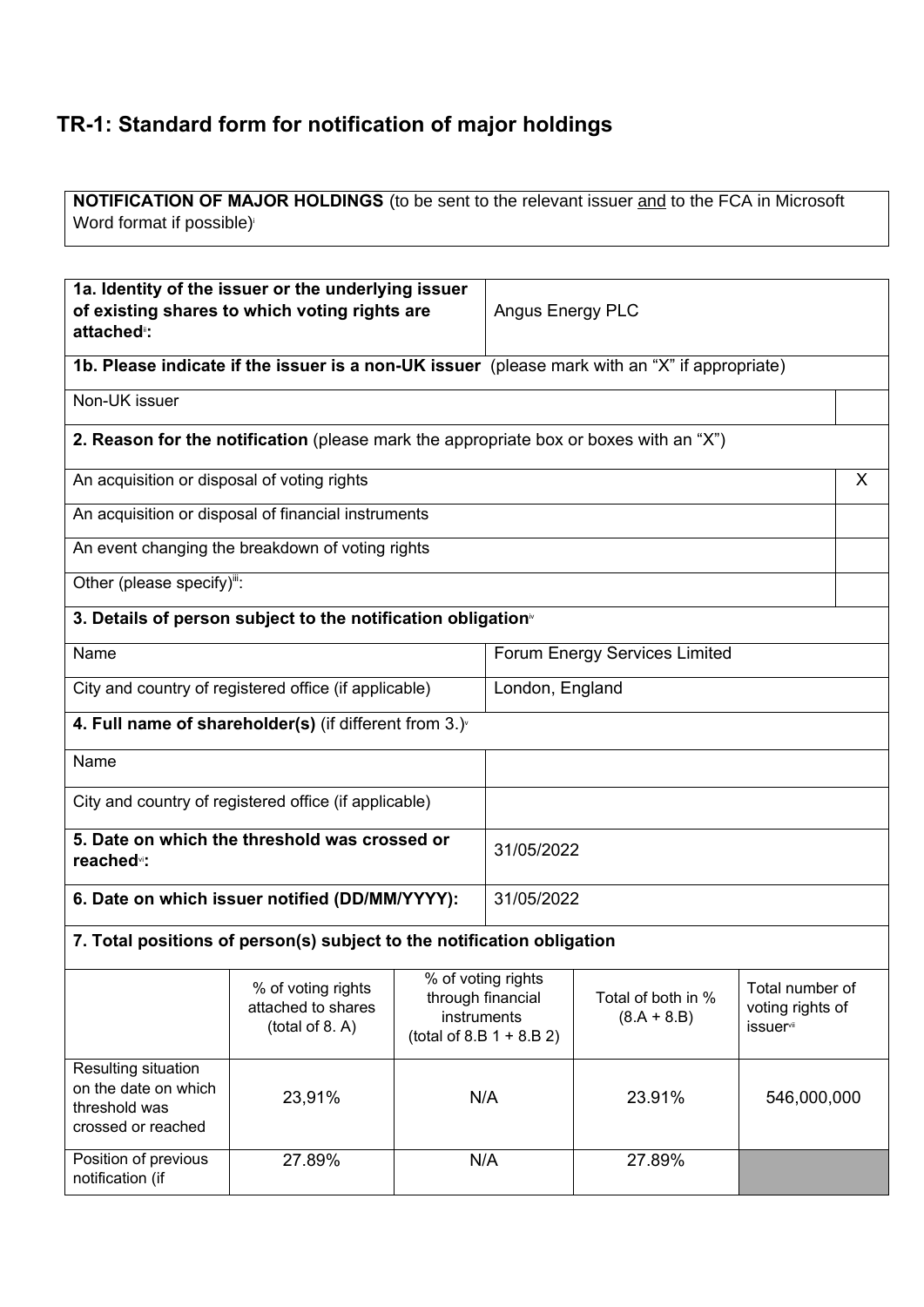| $\sim$<br>- |  |  |
|-------------|--|--|
|             |  |  |

| 8. Notified details of the resulting situation on the date on which the threshold was crossed or<br><b>reached</b> vill |                                              |                                                    |                                              |                                                    |  |
|-------------------------------------------------------------------------------------------------------------------------|----------------------------------------------|----------------------------------------------------|----------------------------------------------|----------------------------------------------------|--|
| A: Voting rights attached to shares                                                                                     |                                              |                                                    |                                              |                                                    |  |
| Class/type of                                                                                                           | Number of voting rights <sup>ix</sup>        |                                                    | % of voting rights                           |                                                    |  |
| shares                                                                                                                  | <b>Direct</b>                                | <b>Indirect</b>                                    | <b>Direct</b>                                | <b>Indirect</b>                                    |  |
| ISIN code (if possible)                                                                                                 | (Art 9 of Directive<br>2004/109/EC) (DTR5.1) | (Art 10 of Directive<br>2004/109/EC)<br>(DTR5.2.1) | (Art 9 of Directive<br>2004/109/EC) (DTR5.1) | (Art 10 of Directive<br>2004/109/EC)<br>(DTR5.2.1) |  |
| GB00BYWKC989                                                                                                            | 546,000,000                                  | 0                                                  | 23.91%                                       | $0\%$                                              |  |
|                                                                                                                         |                                              |                                                    |                                              |                                                    |  |
|                                                                                                                         |                                              |                                                    |                                              |                                                    |  |
| <b>SUBTOTAL 8. A</b>                                                                                                    | 546,000,000                                  |                                                    | 23.91%                                       |                                                    |  |

| B 1: Financial Instruments according to Art. 13(1)(a) of Directive 2004/109/EC (DTR5.3.1.1 (a)) |                                        |                                         |                                                                                                        |                    |
|-------------------------------------------------------------------------------------------------|----------------------------------------|-----------------------------------------|--------------------------------------------------------------------------------------------------------|--------------------|
| <b>Type of financial</b><br>instrument                                                          | <b>Expiration</b><br>date <sup>x</sup> | Exercise/<br><b>Conversion Periodxi</b> | <b>Number of voting rights</b><br>that may be acquired if<br>the instrument is<br>exercised/converted. | % of voting rights |
|                                                                                                 |                                        |                                         |                                                                                                        |                    |
|                                                                                                 |                                        |                                         |                                                                                                        |                    |
|                                                                                                 |                                        |                                         |                                                                                                        |                    |
|                                                                                                 |                                        | <b>SUBTOTAL 8. B 1</b>                  | N/A                                                                                                    |                    |

| B 2: Financial Instruments with similar economic effect according to Art. 13(1)(b) of Directive<br>2004/109/EC (DTR5.3.1.1 (b)) |                               |                                             |                                            |                            |                    |
|---------------------------------------------------------------------------------------------------------------------------------|-------------------------------|---------------------------------------------|--------------------------------------------|----------------------------|--------------------|
| <b>Type of financial</b><br>instrument                                                                                          | <b>Expiration</b><br>$date^*$ | Exercise/<br><b>Conversion</b><br>Period xi | <b>Physical or</b><br>cash<br>settlement×i | Number of<br>voting rights | % of voting rights |
|                                                                                                                                 |                               |                                             |                                            |                            |                    |
|                                                                                                                                 |                               |                                             |                                            |                            |                    |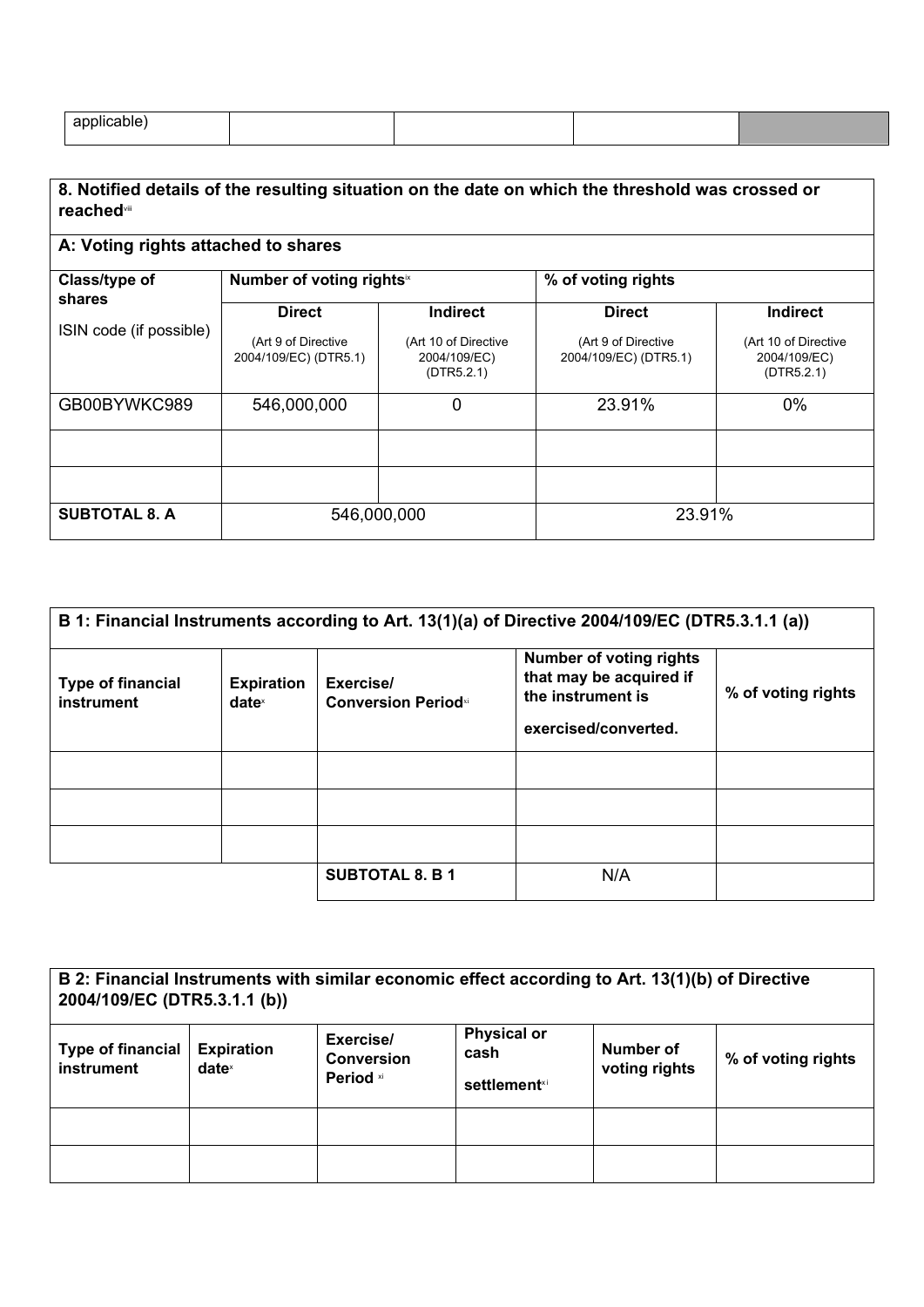|  | <b>SUBTOTAL</b><br>8.B.2 | N/A |  |
|--|--------------------------|-----|--|

## **9. Information in relation to the person subject to the notification obligation (please mark the**

## applicable box with an "X")

Person subject to the notification obligation is not controlled by any natural person or legal entity and does not Person subject to the notification obligation is not controlled by any natural person or legal entity and does not  $\chi$  control any other undertaking(s) holding directly or indirectly an interest in the (underlying) issue

Full chain of controlled undertakings through which the voting rights and/or the financial instruments are effectively held starting with the ultimate controlling natural person or legal entity<sup>xiv</sup> (please add additional rows as necessary)

| Name <sup>xv</sup> | % of voting rights if it<br>equals or is higher<br>than the notifiable<br>threshold | % of voting rights<br>through financial<br>instruments if it equals<br>or is higher than the<br>notifiable threshold | Total of both if it<br>equals or is higher<br>than the notifiable<br>threshold |
|--------------------|-------------------------------------------------------------------------------------|----------------------------------------------------------------------------------------------------------------------|--------------------------------------------------------------------------------|
|                    |                                                                                     |                                                                                                                      |                                                                                |
|                    |                                                                                     |                                                                                                                      |                                                                                |
|                    |                                                                                     |                                                                                                                      |                                                                                |
|                    |                                                                                     |                                                                                                                      |                                                                                |
|                    |                                                                                     |                                                                                                                      |                                                                                |

| <b>10.</b> In case of proxy voting, please identify: |  |
|------------------------------------------------------|--|
| Name of the proxy holder                             |  |
| The number and % of voting rights held               |  |
| The date until which the voting rights will be held  |  |

# **11. Additional information**<sup>xvi</sup>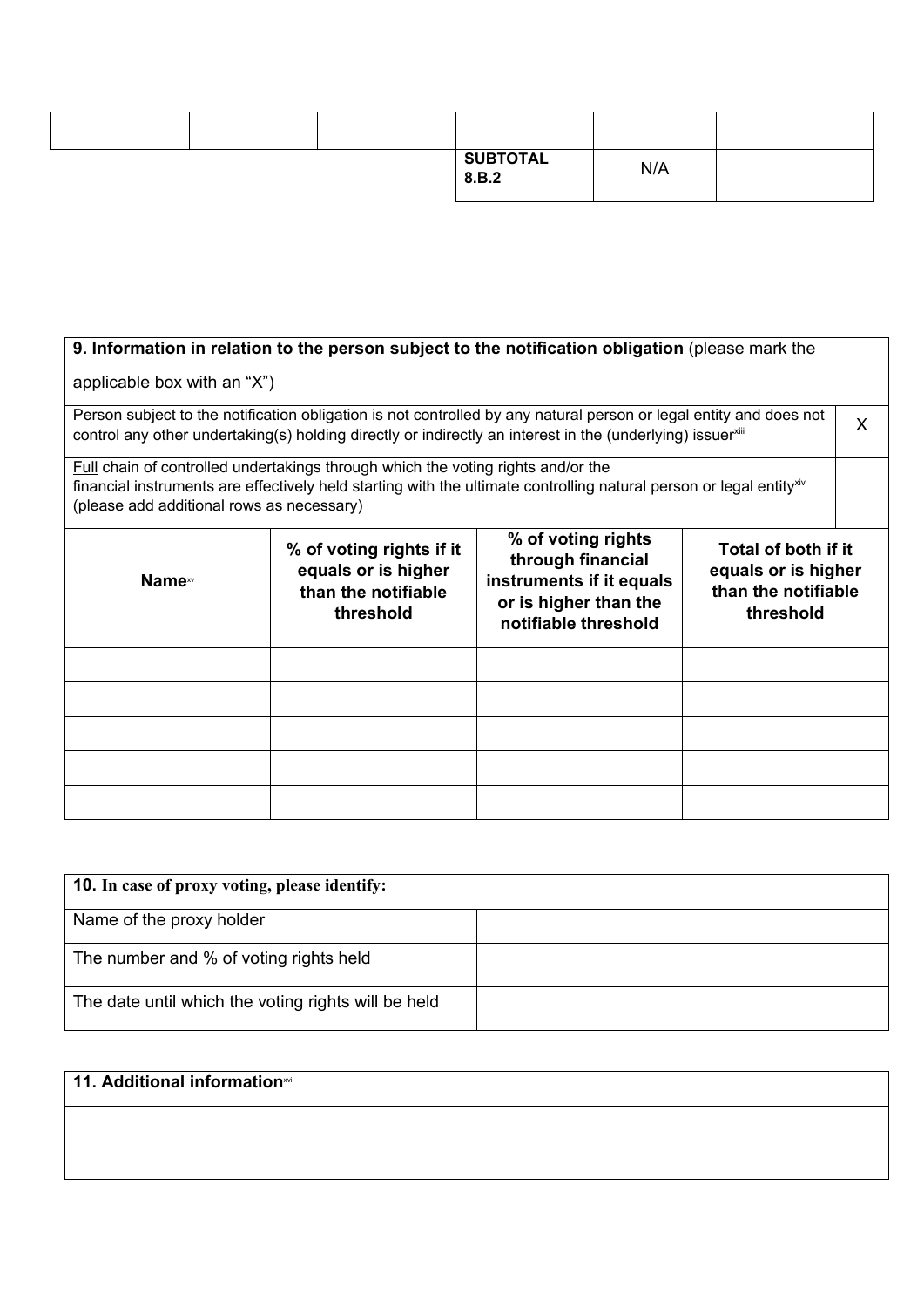| Place of completion | London England |
|---------------------|----------------|
| Date of completion  | 31/05/2022     |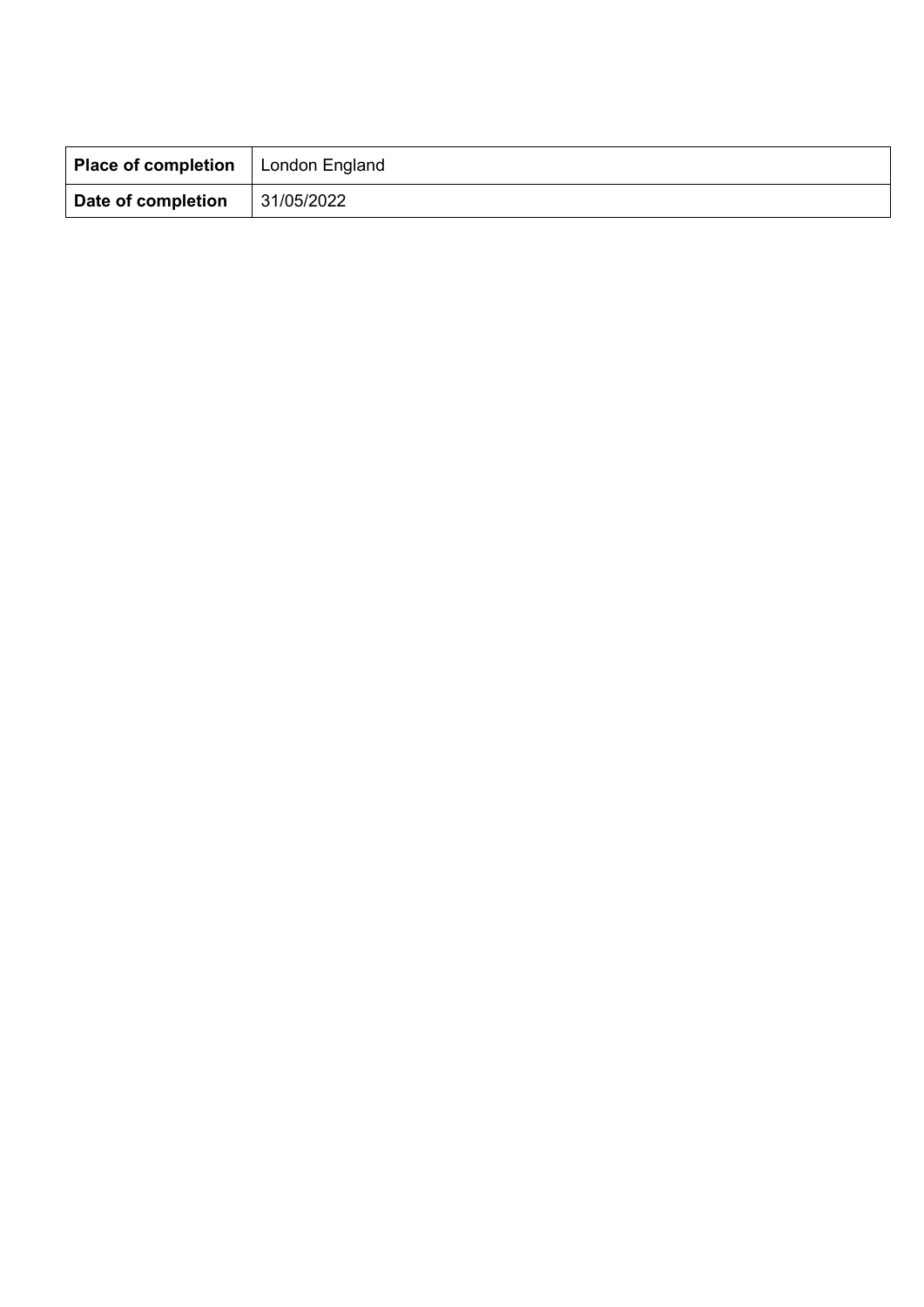# **Annex: Notification of major holdings** (to be filed with the FCA only)

| A: Identity of the person subject to the notification obligation |                                                                    |  |  |
|------------------------------------------------------------------|--------------------------------------------------------------------|--|--|
| Full name (including legal form for legal entities)              | Forum Energy Services Limited                                      |  |  |
| Contact address (registered office for legal entities)           | 3 Linkfield Road, Isleworth, Middlesex, TW7 6QG,<br>United Kingdom |  |  |
| E-Mail                                                           | pforrest@forumenergy.com                                           |  |  |
| Phone number / Fax number                                        | 07584 420498                                                       |  |  |
| Other useful information                                         |                                                                    |  |  |
| (at least legal representative for legal persons)                |                                                                    |  |  |

| B: Identity of the notifier, if applicable                                                                                           |                                                                    |  |  |
|--------------------------------------------------------------------------------------------------------------------------------------|--------------------------------------------------------------------|--|--|
| Full name                                                                                                                            | Paul Forrest                                                       |  |  |
| Contact address                                                                                                                      | 3 Linkfield Road, Isleworth, Middlesex, TW7 6QG,<br>United Kingdom |  |  |
| E-Mail                                                                                                                               | pforrest@forumenergy.com                                           |  |  |
| Phone number / Fax number                                                                                                            | 07584 420498                                                       |  |  |
| Other useful information (e.g. functional relationship with<br>the person or legal entity subject to the notification<br>obligation) | Director                                                           |  |  |

| <b>C: Additional information</b> |  |  |
|----------------------------------|--|--|
|                                  |  |  |
|                                  |  |  |

Please send the completed form together with this annex to the FCA at the following email

address: Majorshareholdings@fca.org.uk. Please send in Microsoft Word format if possible.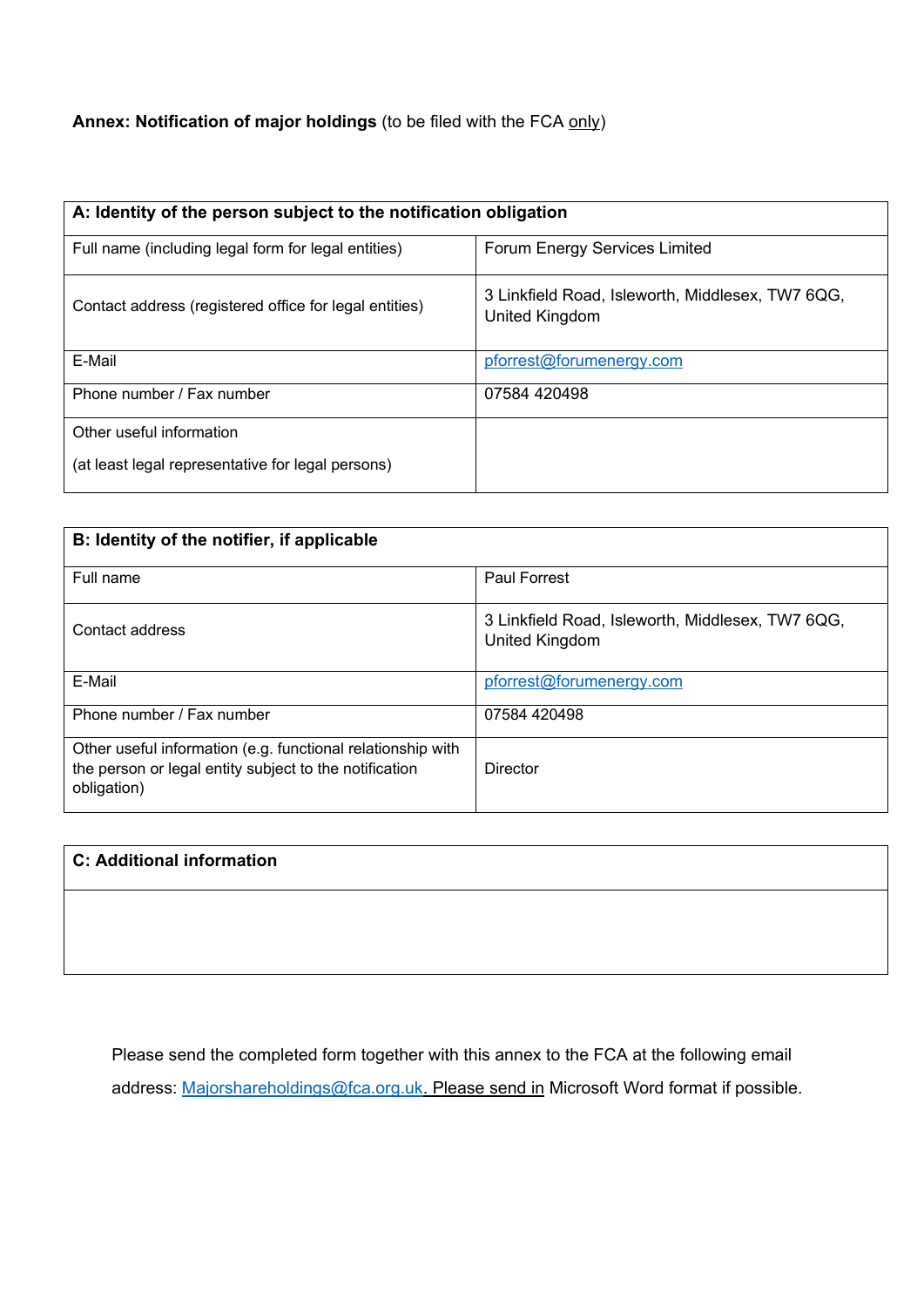#### **Notes**

*i Please note that national forms may vary due to specific national legislation (Article 3(1a) of Directive 2004/109/EC) as for instance the applicable thresholds or information regarding capital holdings.*

*ii Full name of the legal entity and further specification of the issuer or underlying issuer, provided it is reliable and accurate (e.g. address, LEI, domestic number identity). Indicate in the relevant section whether the issuer is a non UK issuer.*

*iii Other reason for the notification could be voluntary notifications, changes of attribution of the nature of the holding (e.g. expiring of financial instruments) or acting in concert.*

*iv This should be the full name of (a) the shareholder; (b) the natural person or legal entity acquiring, disposing of or exercising voting rights in the cases provided for in DTR5.2.1 (b) to (h)/ Article 10 (b) to (h) of Directive 2004/109/EC; (c) all parties to the agreement referred to in Article 10 (a) of Directive 2004/109/EC (DTR5.2.1 (a)) or (d) the holder of financial instruments referred to in Article 13(1) of Directive 2004/109/EC (DTR5.3.1).*

*As the disclosure of cases of acting in concert may vary due to the specific circumstances (e.g. same or different total positions of the parties, entering or exiting of acting in concert by a single party) the standard form does not provide for a specific method how to notify cases of acting in concert.*

*In relation to the transactions referred to in points (b) to (h) of Article 10 of Directive 2004/109/EC (DTR5.2.1 (b) to (h)), the following list is provided as indication of the persons who should be mentioned:*

*- in the circumstances foreseen in letter (b) of Article 10 of that Directive (DTR5.2.1 (b)), the natural person or legal entity that acquires the voting rights and is entitled to exercise them under the agreement and the natural person or legal entity who is transferring temporarily for consideration the voting rights;*

*- in the circumstances foreseen in letter (c) of Article 10 of that Directive (DTR5.2.1 (c)), the natural person or legal entity holding the collateral, provided the person or entity controls the voting rights and declares its intention of exercising them, and natural person or legal entity lodging the collateral under these conditions;*

*- in the circumstances foreseen in letter (d) of Article 10 of that Directive (DTR5.2.1 (d)), the natural person or legal entity who has a life interest in shares if that person or entity is entitled to exercise the voting rights attached to the shares and the natural person or legal entity who is disposing of the voting rights when the life interest is created;*

*- in the circumstances foreseen in letter (e) of Article 10 of that Directive (DTR5.2.1 (e)), the controlling natural person or legal entity and, provided it has a notification duty at an individual level under Article 9 (DTR 5.1), under letters (a) to (d) of Article 10 of that Directive (DTR5.2.1 (a) to (d)) or under a combination of any of those situations, the controlled undertaking;*

*- in the circumstances foreseen in letter (f) of Article 10 of that Directive (DTR5.2.1 (f)), the deposit taker of the shares, if he can exercise the voting rights attached to the shares deposited with him at his discretion, and the depositor of the shares allowing the deposit taker to exercise the voting rights at his discretion;*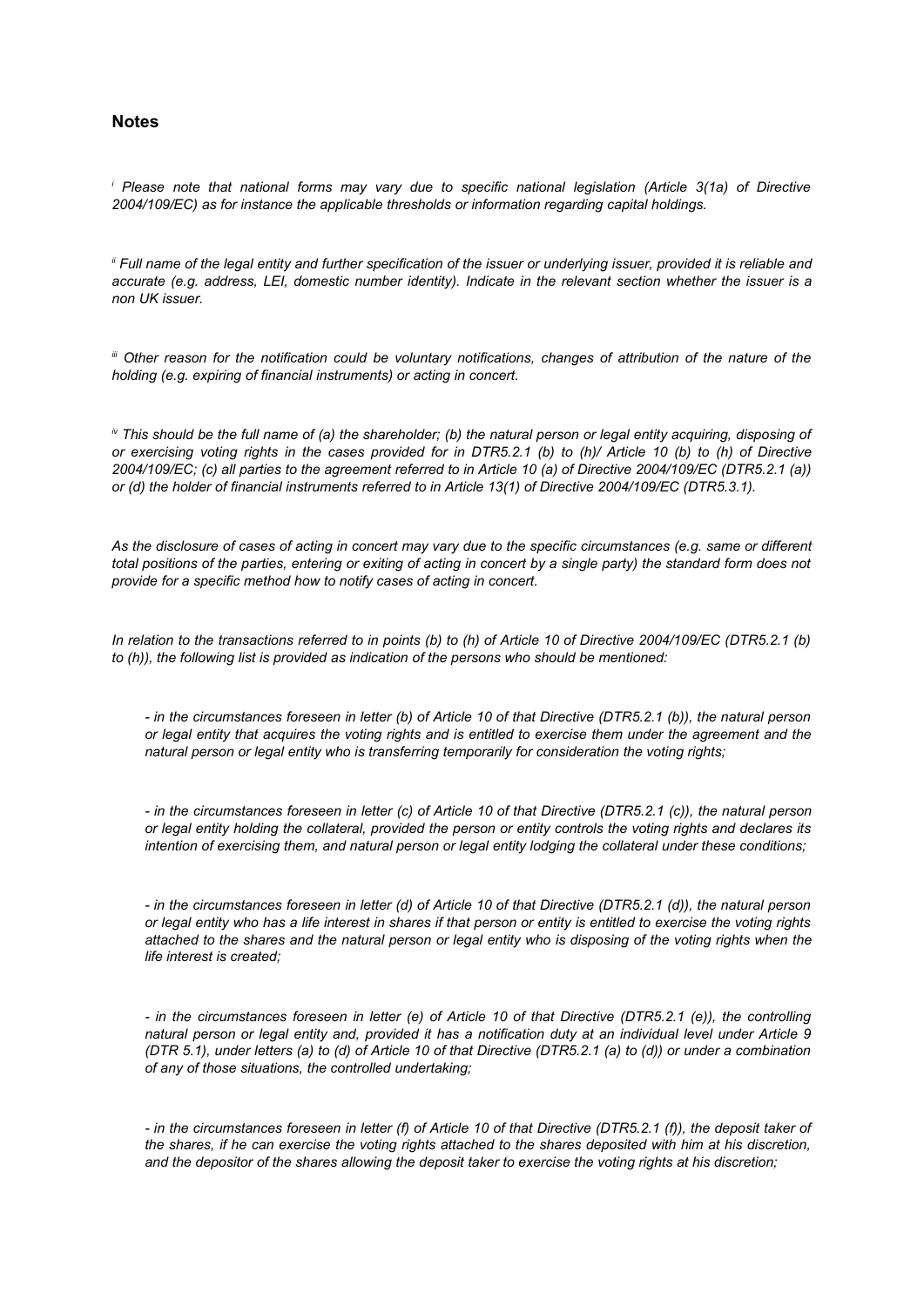*- in the circumstances foreseen in letter (g) of Article 10 of that Directive (DTR5.2.1 (g)), the natural person or legal entity that controls the voting rights;*

*- in the circumstances foreseen in letter (h) of Article 10 of that Directive (DTR5.2.1 (h)), the proxy holder, if he can exercise the voting rights at his discretion, and the shareholder who has given his proxy to the proxy holder allowing the latter to exercise the voting rights at his discretion (e.g. management companies).*

*v Applicable in the cases provided for in Article 10 (b) to (h) of Directive 2004/109/EC (DTR5.2.1 (b) to (h). This should be the full name of the shareholder who is the counterparty to the natural person or legal entity referred to in Article 10 of that Directive (DTR5.2) unless the percentage of voting rights held by the shareholder is lower than the lowest notifiable threshold for the disclosure of voting rights holdings in accordance with national practices (e.g. identification of funds managed by management companies).*

*vi The date on which threshold is crossed or reached should be the date on which the acquisition or disposal took place or the other reason triggered the notification obligation. For passive crossings, the date when the corporate event took effect.*

*vii The total number of voting rights shall be composed of all the shares, including depository receipts representing shares, to which voting rights are attached even if the exercise thereof is suspended.*

*viii If the holding has fallen below the lowest applicable threshold in accordance with national law, please note that it might not be necessary in accordance with national law to disclose the extent of the holding, only that the new holding is below that threshold.*

*ix In case of combined holdings of shares with voting rights attached "direct holding" and voting rights "indirect holding", please split the voting rights number and percentage into the direct and indirect columns – if there is no combined holdings, please leave the relevant box blank.*

*x Date of maturity/expiration of the financial instrument i.e. the date when right to acquire shares ends.*

*xi If the financial instrument has such a period – please specify this period – for example once every 3 months starting from [date].* 

*xii In case of cash settled instruments the number and percentages of voting rights is to be presented on a deltaadjusted basis (Article 13(1a) of Directive 2004/109/EC) (DTR 5.3.3.A).*

*xiii If the person subject to the notification obligation is either controlled and/or does control another undertaking then the second option applies.*

*xiv The full chain of controlled undertakings starting with the ultimate controlling natural person or legal entity has to be presented also in the cases, in which only on subsidiary level a threshold is crossed or reached and the subsidiary undertaking discloses the notification as only thus the markets get always the full picture of the group holdings. In case of multiple chains through which the voting rights and/or financial instruments are effectively held the chains have to be presented chain by chain leaving a row free between different chains (e.g.: A, B, C, free row, A, B, D, free row, A, E, F etc.).*